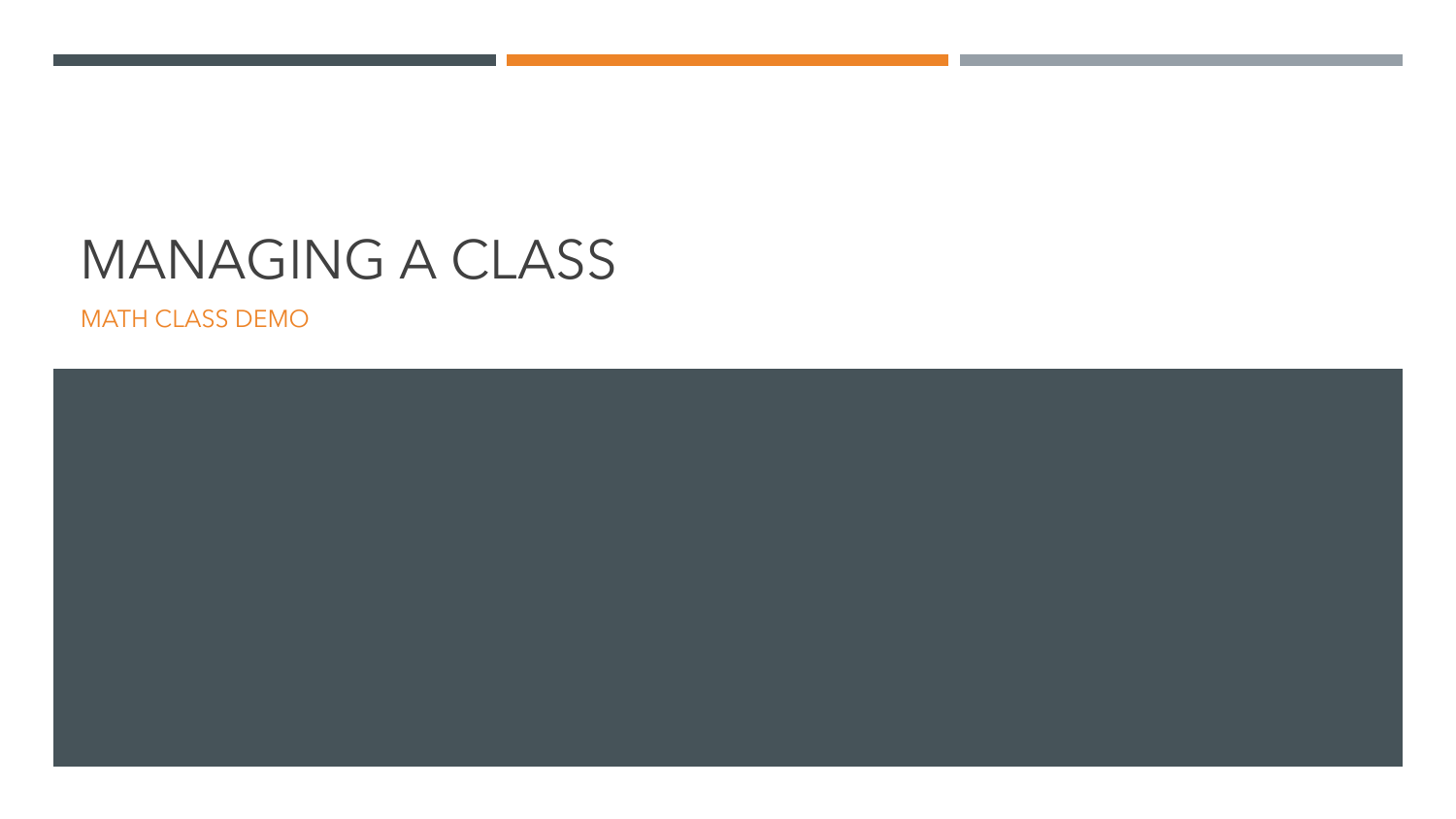## WELCOME TO MATH!

## WARMUP QUESTION:

## GED **Question of the Day**

Match each phrase to the appropriate expression.

- A. The difference between 5 and 25  $1)$  25/5
- B. The product of 25 and 5  $2) 25(5)$
- C. The quotient of 25 and 5  $3) 25 - 5$

4)  $5 + 25$ 

D. The sum of 5 and 25

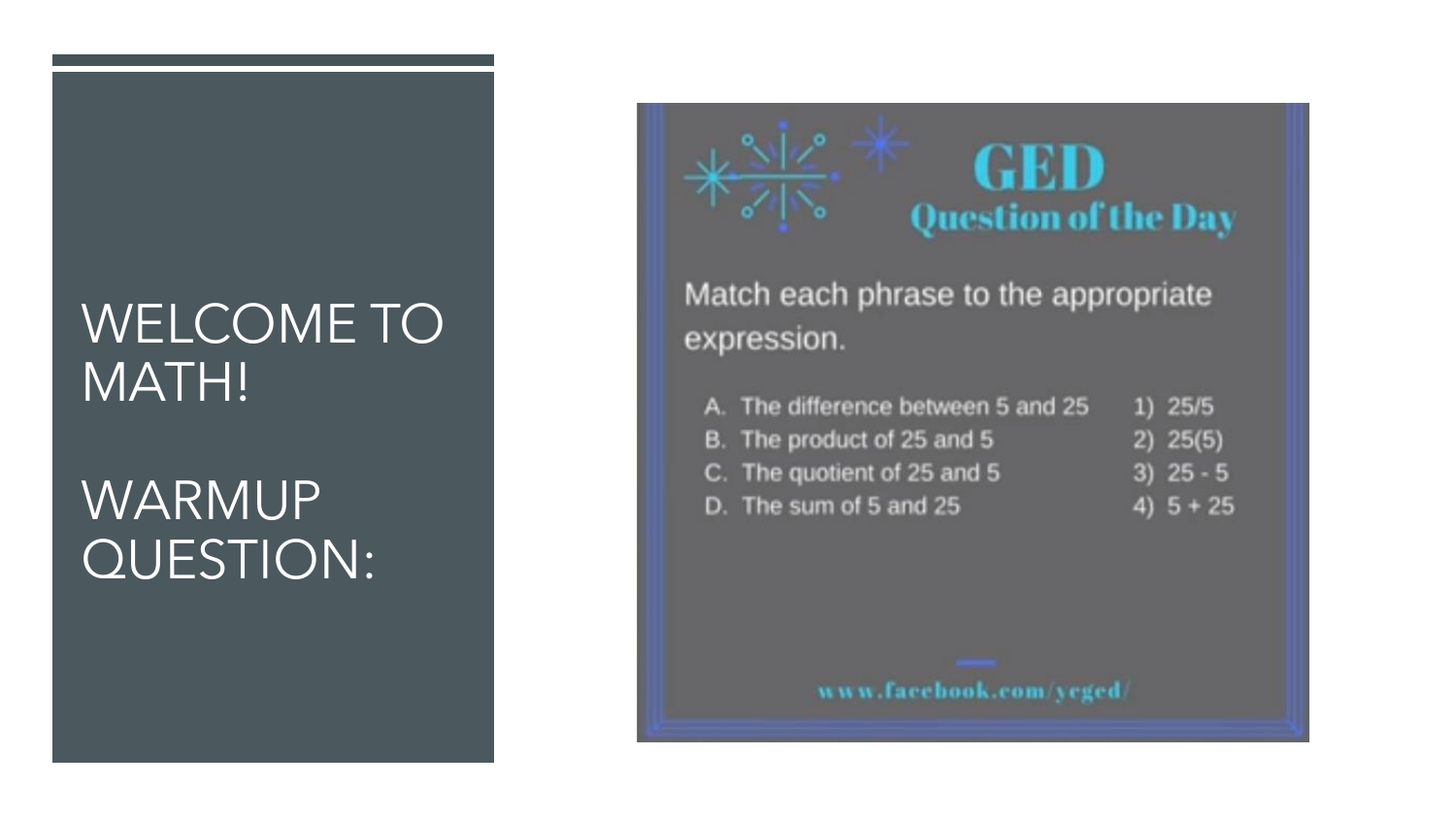## MEME OF THE DAY

**HISTOGRAMS** 

# HISTOCRAM

# Sorry, I thought you wanted me to hiss at Graham!

ICHNHASCHEEZEURGER.COM S \$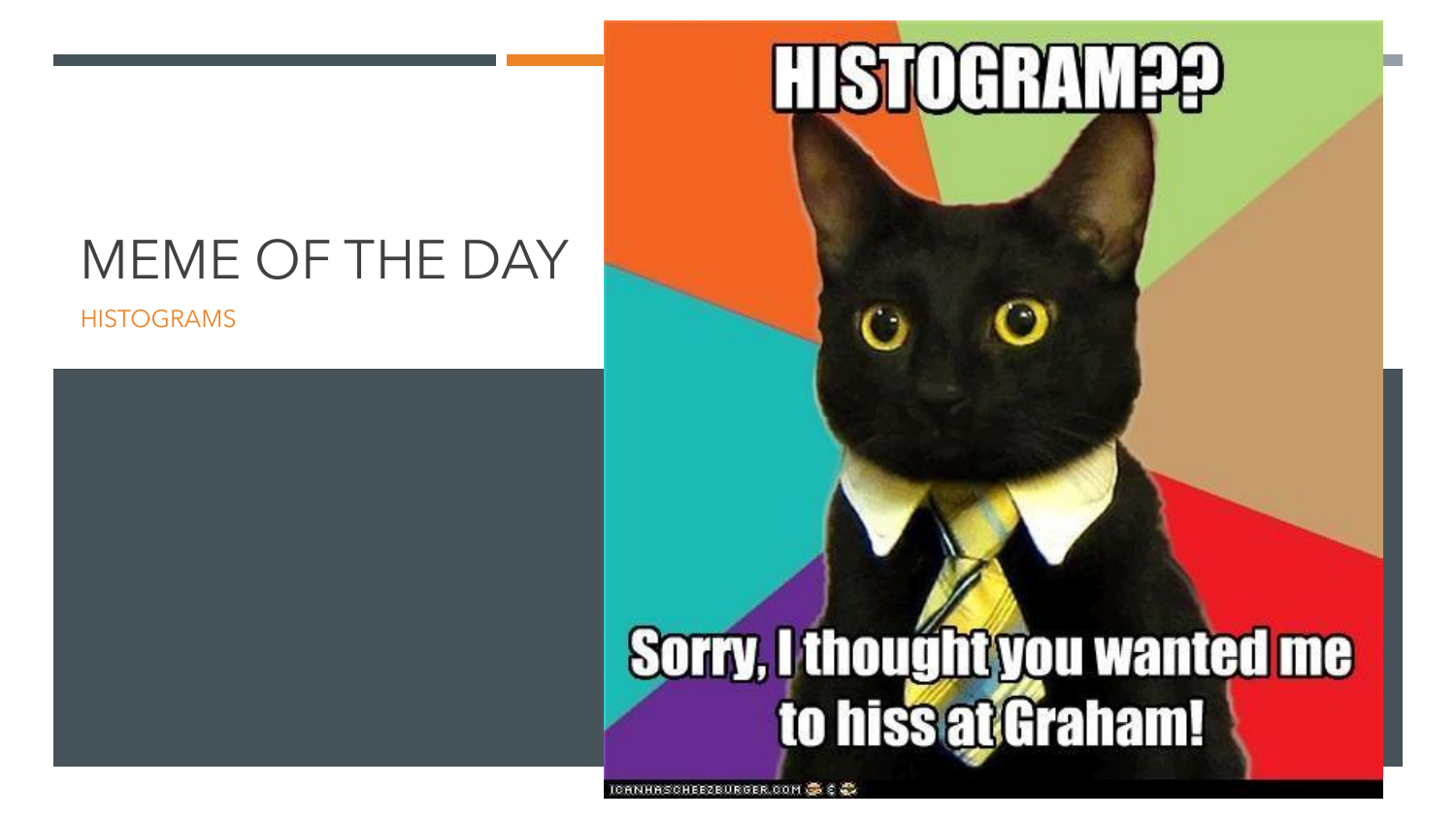### CLASSROOM ETIQUETTE ON ZOOM!

Be on time!

Make sure you are muted unless you are talking

Please silence your phone and take a break from calls and texts during class

Avoid distracting others: eating, dress, etc.

Respect confidentiality: what is said here stays here. This is not recorded and no one should be recording it.

This classroom space is drug and tobacco free, just as our face to face classroom is.

Enjoy a (nondistracting!) fidget toy to keep your hands busy! This is a lot of sitting.  $©$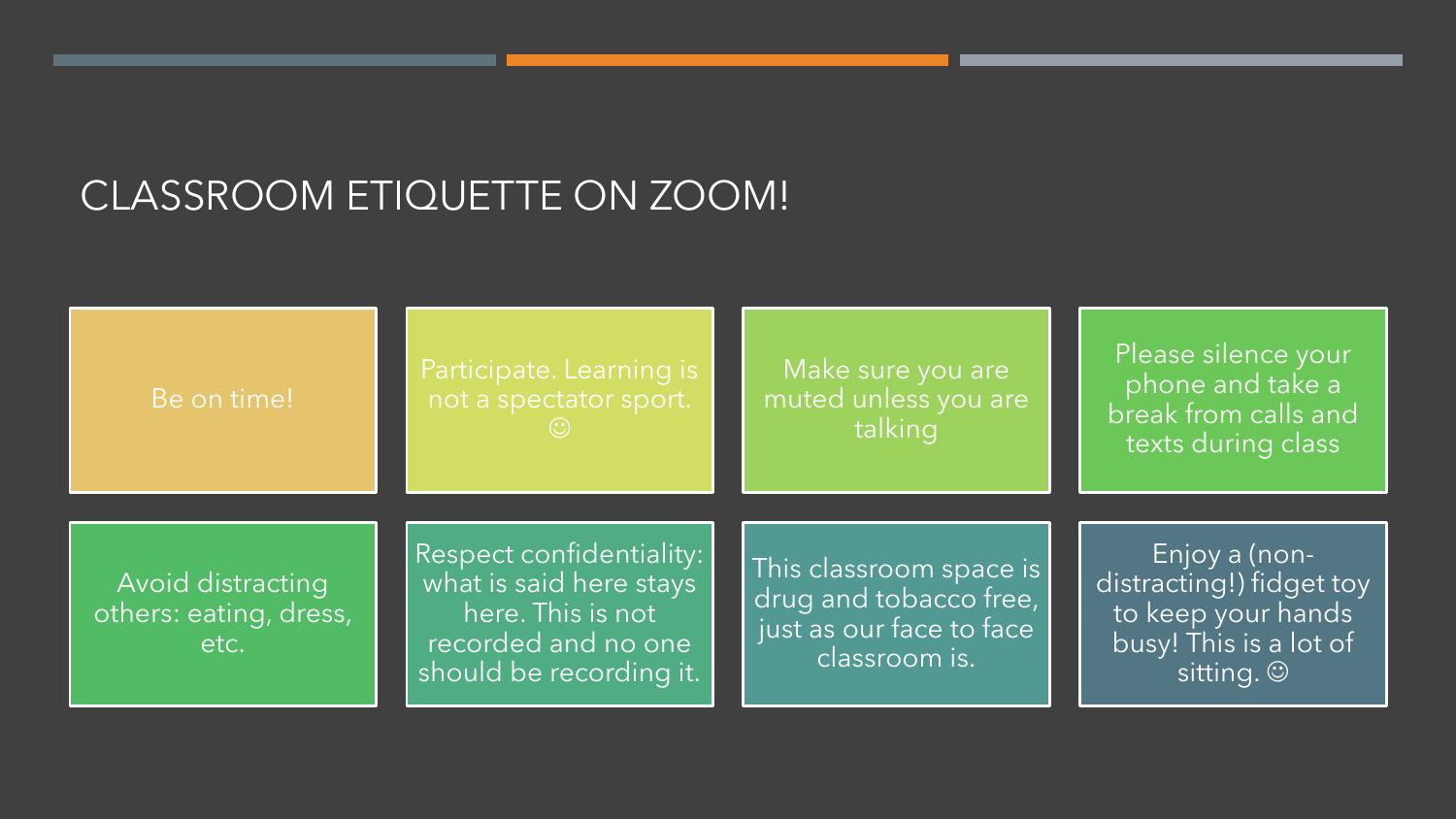### **IT'S NO JOKE**



Photo: InPhonic Customer Service/InPhonic via Wikimedia Commons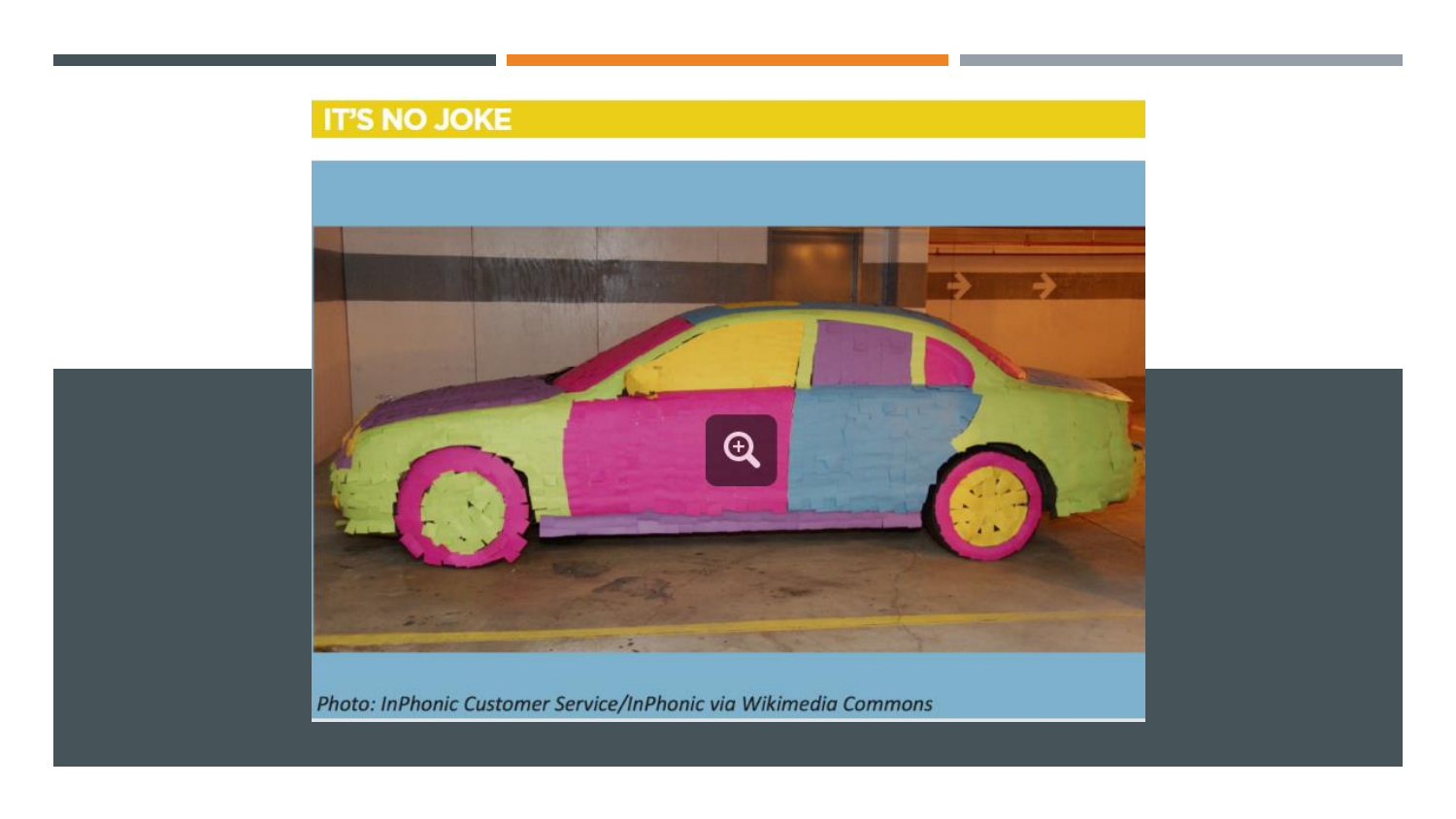### LEARNING TODAY

**OBJECTIVES** 

Practice reading histograms Practice creating histograms Increase fluency of reading and interpreting data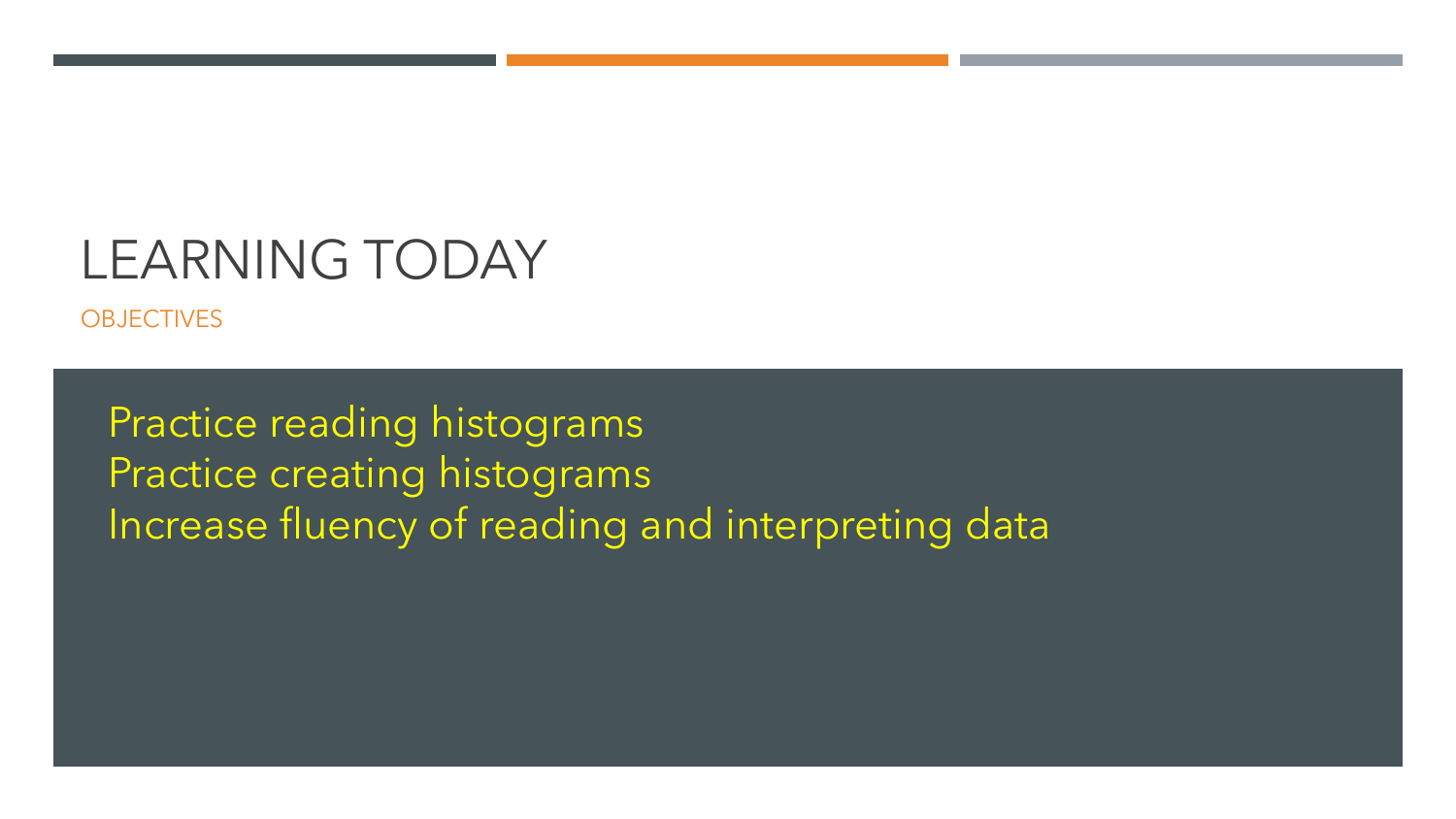### TOOLS UTILIZED/DEMONSTRATED TODAY

- **Screenshare PowerPoint (with Captions enabled under the Slide** Show tab in PowerPoint) on my laptop
- **E** Screenshare of OneNote website mathisfun.com and worksheets
- **Virtual backdrop**
- **Breakout rooms (must have Zoom Pro)**
- **Annotate feature in Zoom**
- Screenshare of web page (Facebook video with sound)
- Remote control--Texas Instruments emulator calculator
- **Kahoot.it** 
	- **•** Option to play live or assign

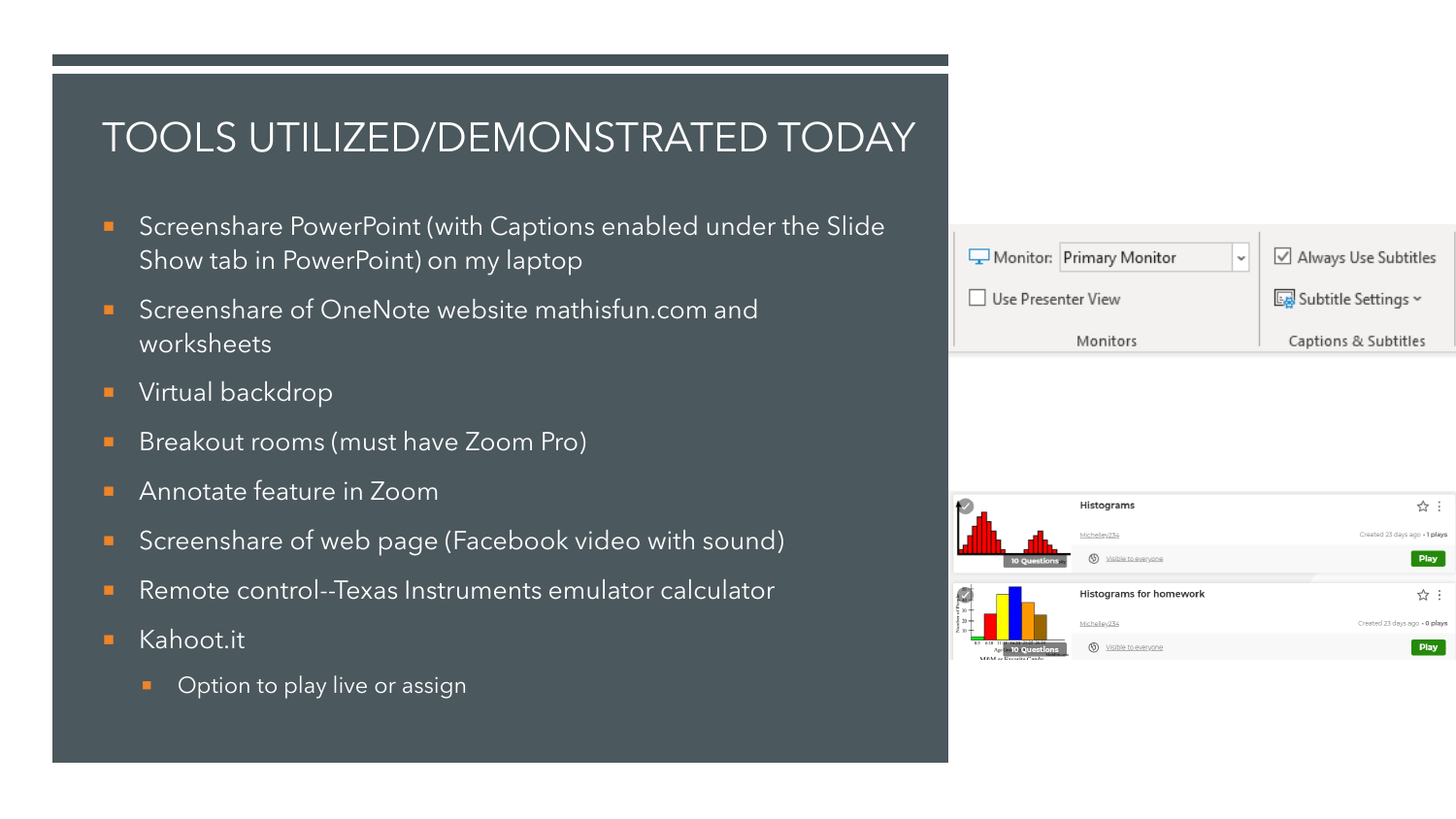### TO SAVE ANYTHING TO A **ONENOTE**

- **Left click on a web page or** document
- **Choose Print**
- **Destination: OneNote**
- **Will have to choose which** OneNote folder you save it to and rename it, reorder it if desired

| Back                 | Alt+Left Arrow  |  |
|----------------------|-----------------|--|
| Forward              | Alt+Right Arrow |  |
| Reload               | $Ctrl + R$      |  |
| Save as              | $Ctrl + S$      |  |
| Print                | $Ctrl + P$      |  |
| Cast                 |                 |  |
| Translate to English |                 |  |
| A Adobe Acrobat      |                 |  |
| View page source     | $Ctrl+U$        |  |
| Inspect              | Ctrl+Shift+I    |  |

| Print         | 2 sheets of paper      |  |
|---------------|------------------------|--|
| Destination   | OneNote                |  |
| Pages         | All                    |  |
| Copies        |                        |  |
| Layout        | Portrait               |  |
| Color         | <b>Black and white</b> |  |
| More settings |                        |  |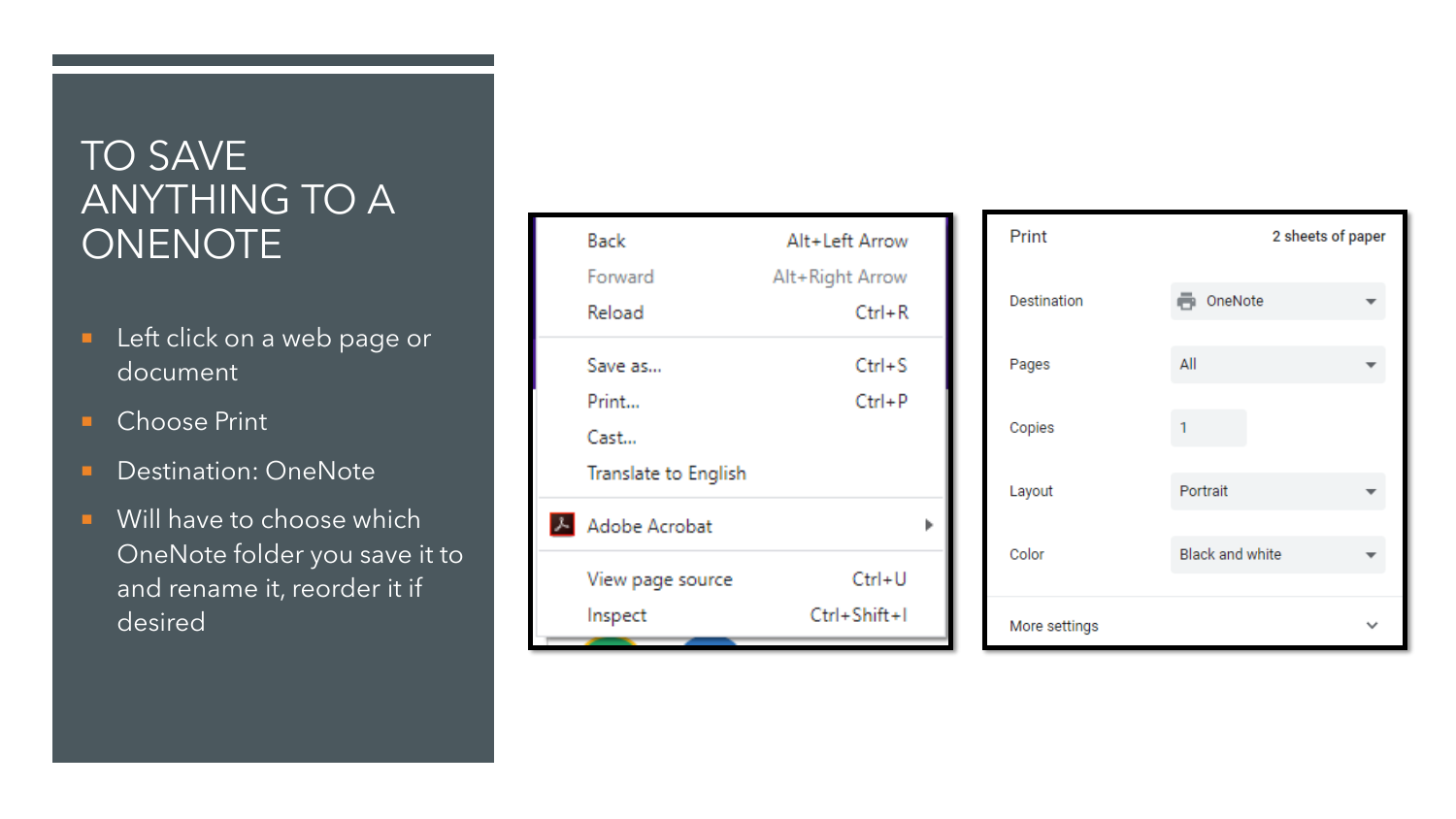### TEXAS **INSTRUMENTS** G.E.D. CALCULATOR EMULATOR

You will need to download the emulator, free for 6 months.

#### 1--

https://education.ti.com/en/software/details/en/3E7218FDF38 [44AFEBA3885B671191CEB/sda-ti-smartview-ti-30x-ti-34](https://education.ti.com/en/software/details/en/3E7218FDF3844AFEBA3885B671191CEB/sda-ti-smartview-ti-30x-ti-34-multiview) multiview

2--Load the emulator so that the share screen option can be utilized in Zoom.

3--Then use the "remote control" icon in Zoom and assign remote control to another user while in the share screen.